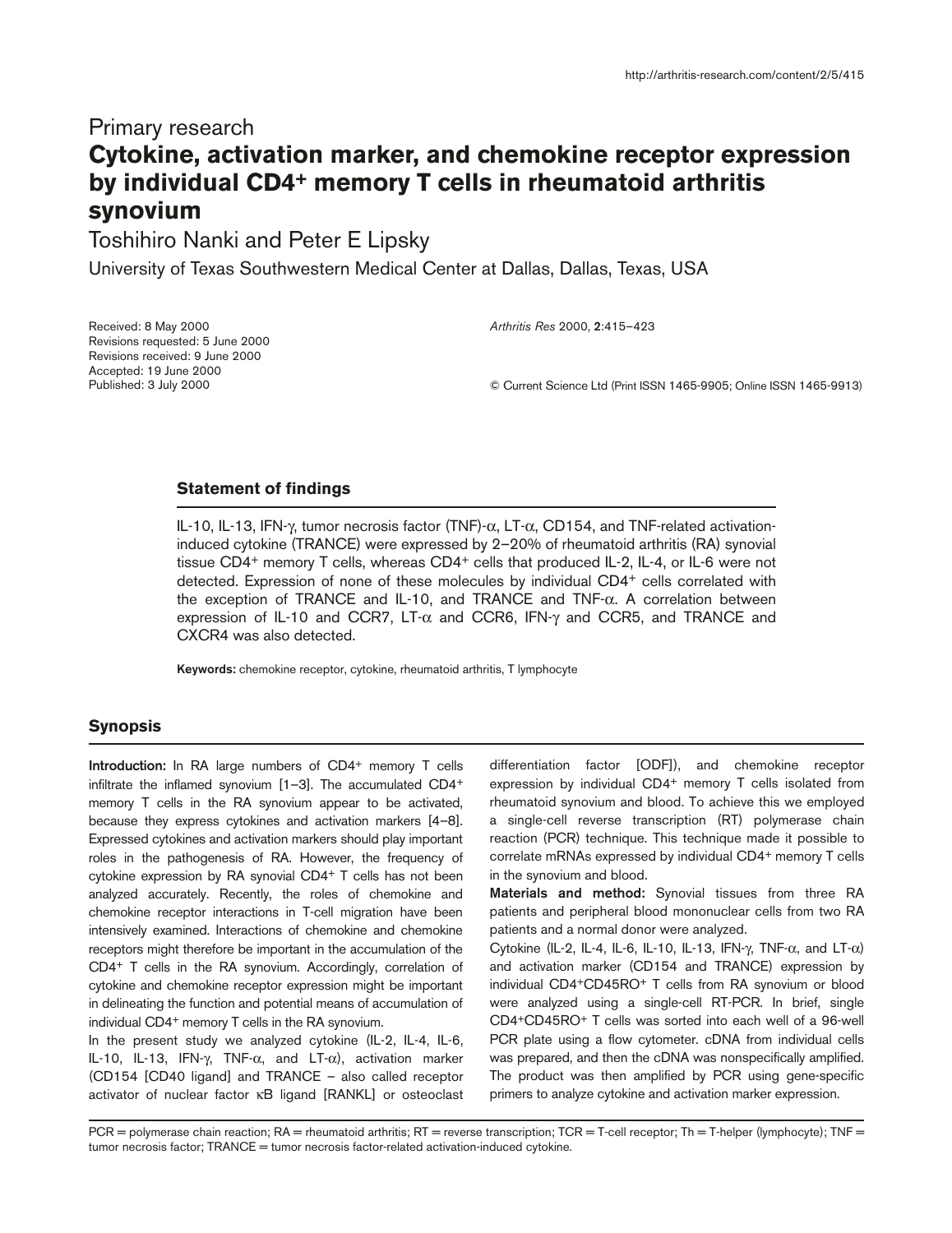#### **Table 1**

**Frequencies of cytokine and activation marker expression by CD4+DC45RO+ T cells in synovial tissue of RA patients**

|                   | $IL-2$ | $IL - 4$ | $IL-6$ | $IL-10$ | $IL-13$ | IFN- $\gamma$ | TNF- $\alpha$ | $LT-\alpha$ | CD154   | <b>TRANCE</b> |
|-------------------|--------|----------|--------|---------|---------|---------------|---------------|-------------|---------|---------------|
| RA1 $(n = 50)$    | 0(0)   | 0(0)     | 0(0)   | 7(14)   | 0(0)    | 11(22)        | 0(0)          | 6(12)       | 7(14)   | 8(16)         |
| RA2 $(n = 39)$    | 0(0)   | 0(0)     | 0(0)   | 5(13)   | 1 (3)   | 3(8)          | O(0)          | l (3)       | 10(26)  | 1 (3)         |
| RA3 $(n = 63)$    | 0(0)   | 0(0)     | 0(0)   | 4(6)    | 4(6)    | 4(6)          | 3(5)          | 4(6)        | 14 (22) | 3(5)          |
| Total $(n = 152)$ | 0(0)   | O(0)     | 0(0)   | 16 (11) | 5(3)    | 18 (12)       | 3(2)          | 11(7)       | 31(20)  | 12(8)         |

Values are expressed as number (percentage) of cytokine-positive cells in TCR Cβ-positive cells.

#### **Table 2**

| Correlation of cytokine expression in 152 individual RA synovial tissue CD4+ memory T cells |  |  |
|---------------------------------------------------------------------------------------------|--|--|
|---------------------------------------------------------------------------------------------|--|--|

|                   | $IL-13$ | IFN- $\gamma$ | TNF- $\alpha$ | $LT-\alpha$ | CD154   | <b>TRANCE</b> | Total                     |
|-------------------|---------|---------------|---------------|-------------|---------|---------------|---------------------------|
| $IL-10 (+)$       | O(0)    | 2(13)         | O(0)          | 2(13)       | 4(25)   | $4(25)^{*}$   | 16                        |
| $IL-10(-)$        | 5(4)    | 16(12)        | 3(2)          | 9(7)        | 27 (20) | 8(6)          | 136                       |
| $IL-13 (+)$       |         | 1(20)         | 1(20)         | 0(0)        | O(0)    | 1(20)         | 5                         |
| $IL-13(-)$        |         | 17(12)        | 2(1)          | 11(7)       | 31(21)  | 11(7)         | 147                       |
| IFN- $\gamma$ (+) |         |               | 0(0)          | 0(0)        | 4(22)   | 3(17)         | 18                        |
| IFN- $\gamma$ (-) |         |               | 3(2)          | 11(8)       | 27 (20) | 9(7)          | 134                       |
| TNF- $\alpha$ (+) |         |               |               | 0(0)        | O(0)    | $2(67)*$      | $\ensuremath{\mathsf{3}}$ |
| TNF- $\alpha$ (-) |         |               |               | 11(7)       | 31(21)  | 10(7)         | 149                       |
| $LT-\alpha (+)$   |         |               |               |             | 4(36)   | 1(9)          | 11                        |
| LT- $\alpha$ (-)  |         |               |               |             | 27 (19) | 11(8)         | 141                       |
| $CD154 (+)$       |         |               |               |             |         | 1(3)          | 31                        |
| $CD154 (-)$       |         |               |               |             |         | 11(9)         | 121                       |

Values are expressed as number (percentage) of cytokine-positive cells. \**P* < 0.05.

**Results:** Cytokine and activation marker expression by individual CD4+CD45RO+ T cells from RA synovial tissues was analyzed using a single-cell RT-PCR method. Expression of mRNAs was analyzed in 152 individual synovial tissue CD4+CD45RO+ T cells sorted from three RA patients in which T-cell receptor (TCR) Cβ mRNA was detected. Frequencies of CD4+ memory T cells expressing cytokine and activation marker mRNA in RA synovium are shown in Table 1. IL-2, IL-4, and IL-6 were not expressed by the synovial tissue CD4+CD45RO+ T cells, whereas 2–20% of cells expressed the other cytokine mRNAs. Few correlations between cytokine and activation marker mRNAs were observed. Notably, no cells contained both IFN-γ and LT- $\alpha$  mRNAs, cytokines that are thought to define the Thelper (Th)1 phenotype [9]. However, the frequency of TRANCE-positive cells in IL-10-positive cells was significantly higher than that in IL-10-negative cells (Table 2). Moreover, the frequency of TRANCE-positive cells in TNF-α-positive cells was also significantly higher than that in TNF-α-negative cells. Varying percentages of CD4+ memory T cells expressed CC

and CXC chemokine receptors. The frequency of CCR5 positive cells in IFN-γ-positive cells was significantly higher than that in IFN-γ-negative cells, whereas the frequency of CCR6 positive cells in  $LT$ - $\alpha$ -positive cells was significantly higher than that in  $LT-\alpha$ -negative cells, and the frequency of CCR7-positive cells in IL-10-positive cells was significantly higher than that in IL-10-negative cells. Furthermore, the frequency of CXCR4 positive cells in TRANCE-positive cells was significantly higher than that in TRANCE-negative cells.

Expression of cytokine and activation marker mRNAs was also analyzed in 48 individual peripheral blood CD4+CD45RO+ T cells from two RA patients. IL-2, IL-4, IL-6, and LT-α were not expressed by the peripheral CD4+CD45RO+ T cells, whereas 4–17% of cells expressed the other markers. The most striking difference between synovial tissue and peripheral blood CD4+ memory T cells was the presence of  $LT-\alpha$  expression in the former, but not in the latter. IFN-γ and TNF-α were not expressed by normal peripheral blood CD4<sup>+</sup> memory T cells, although they were expressed by RA peripheral blood CD4<sup>+</sup> memory T cells.

**Discussion:** The present study employed a single-cell PCR technology to analyze cytokine expression by unstimulated RA synovial tissue CD4<sup>+</sup> memory T cells immediately after isolation, without *in vitro* manipulation. The results confirm the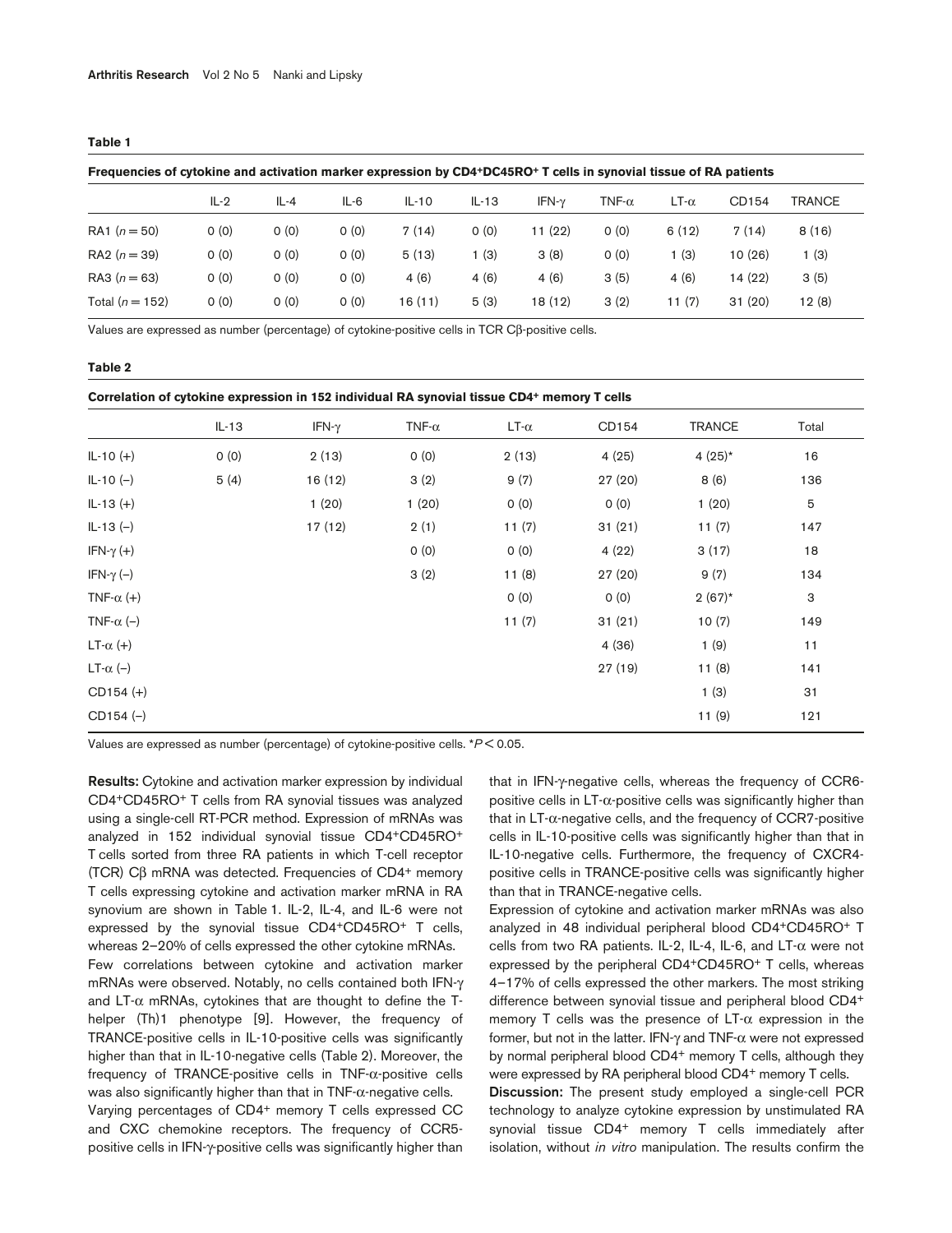Th1 nature of rheumatoid inflammation. It is noteworthy that no individual synovial CD4+ memory T cells expressed both IFN-γ and  $LT-\alpha$  mRNAs, even though these are the prototypic Th1 cytokines [9]. These results imply that, in the synovium, regulation of IFN-γ and LT-α must vary in individual cells, even though both Th1 cytokines can be produced.

The present data showed that CCR5 expression correlated with IFN-γ but not with LT-α expression by synovial CD4<sup>+</sup> memory T cells. It has been reported that CCR5 expression is upregulated in RA synovial fluid and synovial tissue T cells [10–12] and that CCR5 ∆32 deletion may have an influence on clinical manifestations of RA [13], suggesting that CCR5 might play an important role in RA. Recently, it has been claimed that CCR5 was preferentially expressed by Th1 cell lines [14,15]. However, in the present study CCR5 was not expressed by all IFN-γ-expressing cells. Moreover, CCR5 expression did not correlate with expression of  $LT-\alpha$  by RA synovial CD4<sup>+</sup> memory T cells. Therefore, it is unclear whether CCR5 is a marker of Th1 cells in RA synovium.

IL-10 expression correlated with CCR7 expression by RA synovial CD4<sup>+</sup> memory T cells. Recently, it was reported [16] that in the blood CCR7+ CD4+ memory T cells express lymphnode homing receptors and lack immediate effector function, but efficiently stimulate dendritic cells. These cells may play a unique role in the synovium as opposed to in the blood. By producing IL-10, they might have an immunoregulatory function. In addition, IL-10 expression also correlated with expression of TRANCE. Although it is possible that IL-10 produced by these cells inhibited T-cell activation in the synovium, TRANCE expressed by these same cells might function to activate dendritic cells and indirectly stimulate T cells, mediating inflammation in the synovium. These results imply that individual T cells in the synovium might have different, and sometimes opposite functional activities.

 $LT-\alpha$  expression correlated with CCR6 expression by synovial CD4+ memory T cells. It has been reported that CCR6 is expressed by resting peripheral memory T cells [17], whereas  $LT-\alpha$  expression is associated with the presence of lymphocytic aggregates in synovial tissue [7]. The correlation between the expression of these two markers therefore suggests the possibility that CCR6 may play a role in the development of

aggregates of CD4+ T cells that are characteristically found in rheumatoid synovium.

TRANCE is known to be expressed by activated T cells, and can stimulate dendritic cells and osteoclasts [18]. Of note, TRANCE-mediated activation of osteoclasts has recently been shown [19] to play an important role in the damage to bone that is found in experimental models of inflammatory arthritis. It is therefore of interest that TRANCE was expressed by 3–16% of the RA synovial CD4<sup>+</sup> memory T cells. Of note, 67% of TNFα-positive cells expressed TRANCE. In concert, TNF-α and TRANCE expressed by this subset of CD4+ memory T cells might make them particularly important in mediating the bony erosions that are characteristic of RA.

Interestingly, there was a correlation between expression of IFNγ and IL-10 in RA peripheral blood CD4+ memory T cells. In RA peripheral blood, CD154 expression correlated with that of CXCR3 by CD4+ memory T cells. It has been claimed [15] that CXCR3 is preferentially expressed by *in vitro* generated Th1 cells. However, in the present study CXCR3 did not correlate with IFN-γ expression. Although IFN-γ and TNF-α mRNAs were expressed *in vivo* by peripheral blood CD4+ T cells from RA patients, LT-α mRNA was not detected, whereas IFN-γ, TNF-α, and LT-α were not detected in samples from healthy donors. These findings indicate that RA peripheral blood CD4+ memory T cells are stimulated *in vivo*, although they do not express LT-α mRNA. The present studies indicate that the frequencies of CD4+ memory T cells that expressed IFN-γ in the blood and in the synovium are comparable. These results imply that activated CD4+ memory T cells migrate between blood and synovium, although the direction of the trafficking is unknown. The presence of LT-α mRNA in synovium, but not in blood, indicates that CD4+ memory cells are further activated in the synovium, and that these activated CD4<sup>+</sup> memory T cells are retained in the synovium until  $LT-\alpha$  mRNA decreases.

In conclusion, CD4+ memory T cells are biased toward Th1 cells in RA synovium and peripheral blood. In the synovium, IFN-γ and LT-α were produced by individual cells, whereas in the rheumatoid blood no LT-α-producing cells were detected. Furthermore, there were modest correlations between individual cells that expressed particular cytokines, such as IL-10, and certain chemokine receptor mRNAs.

### **Full article**

# **Introduction**

In RA large numbers of CD4<sup>+</sup> memory T cells infiltrate the inflamed synovium [1–3]. The accumulated CD4+ memory T cells in the RA synovium appear to be activated, because they express cytokines and activation markers [4–8]. Expressed cytokines and activation markers should play important roles in the pathogenesis of RA. However, the frequency of cytokine expression by RA synovial CD4+ T cells has not been analyzed accurately. Recently, the roles of chemokine and chemokine receptor interactions in T-cell migration have been intensively examined. Interactions of chemokine and chemokine receptors might therefore be important for the accumulation of the T cells in the RA synovium. Accordingly, correlation of cytokine and chemokine receptor expression might be important in delineating the function and potential means of accumulation of individual CD4+ memory T cells in the RA synovium.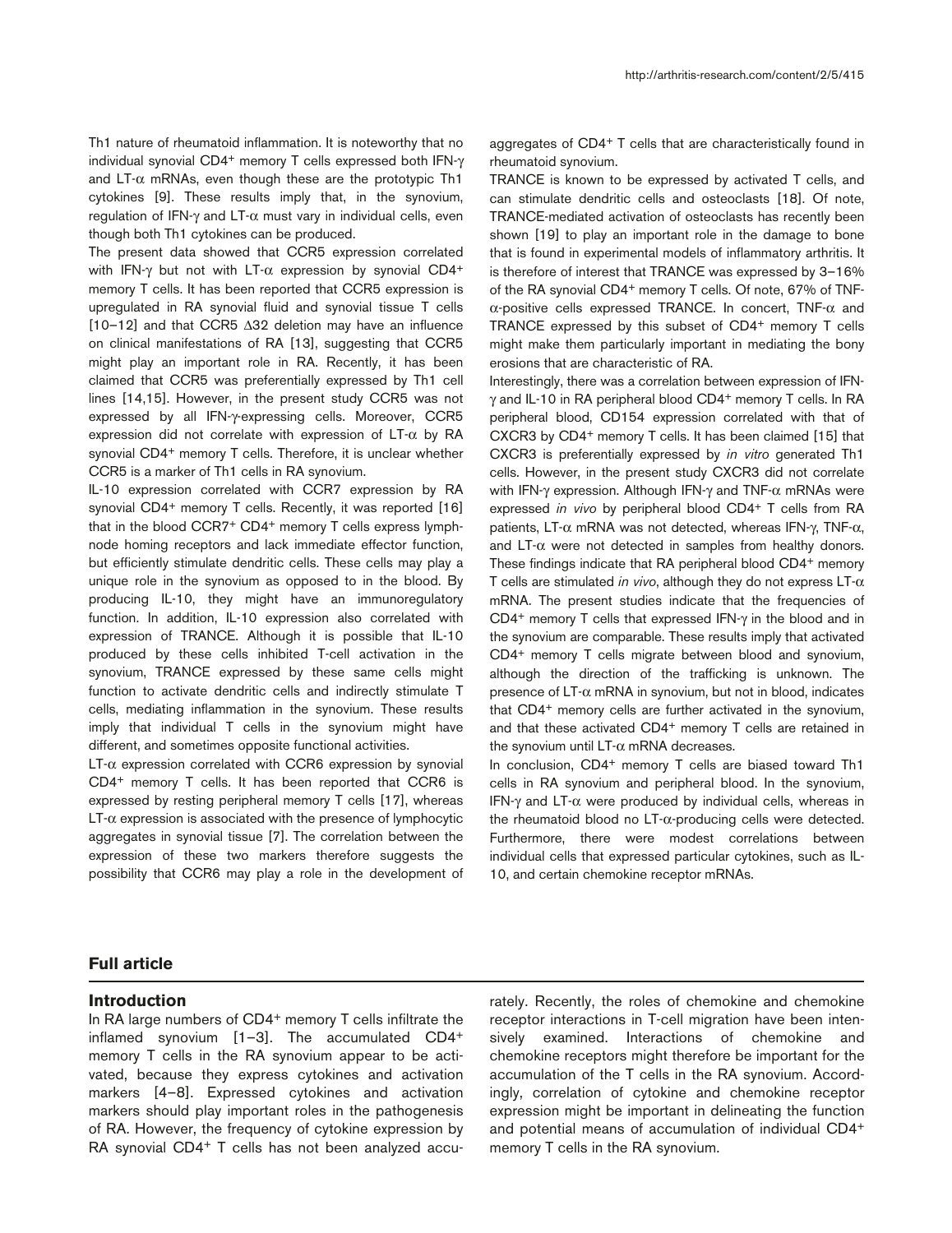In order to analyze cytokine, activation marker, and chemokine receptor expression by individual CD4+ memory T cells, we used a single-cell RT-PCR technique. The method made it possible to analyze cytokine and chemokine receptor expression by individual RA synovial CD4+ memory T cells without *in vitro* stimulation, and to correlate cytokine and chemokine receptor expression.

Using this technique, we analyzed cytokine (IL-2, IL-4, IL-6, IL-10, IL-13, IFN-γ, TNF-α, and LT-α), activation marker (CD154 [CD40 ligand] and TRANCE – also called receptor activator of nuclear factor-κB ligand [RANKL] or osteoclast differentiation factor [ODF]), and chemokine receptor expression by individual CD4+ memory T cells isolated from rheumatoid synovium and blood. The results indicate that CD4+ memory T cells are biased toward Th1 cells in RA synovium, although individual cells produced IFN-γ or LT-α, but not both. A similar pattern of cytokine production was observed with CD4+ memory T cells from RA blood, with the exception that no cells expressing  $LT-\alpha$ were detected. There were modest correlations between individual cells that expressed particular cytokine and chemokine receptor mRNAs.

### **Materials and method**

### **Specimens**

Synovial tissues were obtained at surgery from three RA patients. The synovial tissue was minced and incubated with 0.3 mg/ml collagenase (Sigma, St Louis, MO, USA) for 1 h at 37°C in RPMI 1640 medium (Life Technologies, Gaithersburg, MD, USA). Partially digested pieces of the tissue were pressed through a metal screen to obtain single-cell suspensions. Mononuclear cells were then isolated by ficoll-hypaque (Pharmacia Biotech, Piscataway, NJ, USA) gradient centrifugation. RA was diagnosed according to the American College of Rheumatology criteria [20].

Also, peripheral blood mononuclear cells were separated by ficoll-hypaque gradient centrifugation from two RA patients and a normal donor.

# **Single cell sorting and reverse transcription polymerase chain reaction**

The method for construction of cDNA libraries from single cells was similar to previously reported techniques [21,22]. RA synovial tissue T cells were analyzed without *in vitro* culture or stimulation by staining synovium mononuclear cells with FITC-conjugated anti-CD4 monoclonal antibody (Q4120; Sigma) and PE-conjugated anti-CD45RO monoclonal antibody (UCHL-1), after which individual CD4+CD45RO+ T cells were sorted in a 96-well PCR plate (Robbins Scientific, Sunnyvale, CA, USA) using the FACStar<sup>Plus</sup> (Becton Dickinson, San Jose, CA, USA). Peripheral CD4+CD45RO+ single cells were also sorted into wells of 96-well PCR plates using the FAC-Star<sup>Plus</sup> flow cytometer.

Each well contained 4 µl lysis buffer (50 mmol/l Tris-HCl [ $pH$  8.3], 75 mmol/l KCl, 3 mmol/l  $MgCl<sub>2</sub>$ , 1 mmol/l DTT, 10 µmol/l dNTP [Sigma], 5 U/ml PRIME RNase Inhibitor [5 Prime  $\rightarrow$  3 Prime Incorporated, Boulder, CO, USA], 300 U/ml RNAguard [Pharmacia Biotech], 200 ng/ml oligo[dT]<sub>24</sub> [Integrated DNA Technologies Incorporated, Coralville, IA, USA], and 0.5% NP-40). The samples were heated to 65°C for 1 min, cooled to 20°C for 3 min, and maintained on ice. Two units of AMV Reverse Transcriptase (Promega, Madison, WI, USA) and 50 U of M-MLV Reverse Transcriptase (Life Technologies) was added, and the samples were incubated at 37°C for 15 min before heat inactivation at 65°C for 10 min. For polyadenylate tailing at the  $3'$  end of the cDNA,  $5 \mu l$  tailing buffer (200 mmol/l potassium cacodylate [pH 7.2], 4 mmol/l CoCl<sub>2</sub>, 0.4 mmol/l DTT), 2 mmol/l dATP (Roche, Indianapolis, IN, USA), and 10 U terminal transferase (Roche) were added, and incubated at 37°C for 20 min, followed by heat inactivation at 65°C for 10 min. To amplify the cDNA nonspecifically, PCR was performed with 100 µl of 10 mmol/l Tris-HCl (pH 9.0), 50 mmol/l KCl, 2.5 mmol/l  $MgCl<sub>2</sub>$ , 0.01% Triton-X, 1 mmol/l dNTP, 10 U Taq DNA polymerase (Promega), and  $2 \mu$ mol/l X-(dT)<sub>24</sub> primer (ATG TCG TCC AGG CCG CTC TGG ACA AAA TAT GAA  $TTC$ -dT<sub>24</sub>; Integrated DNA Technologies Incorporated). Twenty-five cycles of amplification were performed with 1 min at 94°C, 2 min at 42°C, and 6 min at 72°C, plus 10 s extension per cycle. Afterward, 5 U Taq DNA polymerase was added, followed by an additional 25 cycles of PCR.

For gene-specific amplification, 1 µl of nonspecifically amplified cDNA was amplified by PCR in 25 µl 10 mmol/l Tris-HCl (pH 9.0), 50 mmol/l KCl, 1.5 mmol/l  $MgCl<sub>2</sub>$ , 0.01% Triton-X, 200 µmol/l dNTP and 0.625 U Taq DNA polymerase. The cycling program was: 94°C for 1 min, 60°C for 1 min (58°C: IL-2, IL-4, IFN-γ), and 72°C for 1 min for 35 cycles, followed by a final extension for 7 min. For nested amplification, 1 µl of amplified PCR reaction mixture was added to a second PCR reaction mixture (50 µl of 10 mmol/l Tris-HCl [pH 9.0], 50 mmol/l KCl, 1.5 mmol/l  $MgCl<sub>2</sub>$ , 0.01% Triton-X, 200  $\mu$ mol/l dNTP, and 1.25 U Taq DNA polymerase). The cycling program was: 94°C for 1 min, 60°C for 1 min, and 72°C for 1 min for 35 cycles, followed by a final extension for 7 min. The PCR products were then separated by electrophoresis through 2.0% agarose. The primers were designed to be within 600 bp of the 3′ end of each mRNA. The primers used were as shown in Table 3.

To confirm that the PCR products were amplified from the corresponding genes, the nucleotide sequences of the PCR products were analyzed. More than five PCR products of each cytokine from a total of two or three donors were sequenced. All the sequences of the PCR products were identical to the previously published sequences (data not shown).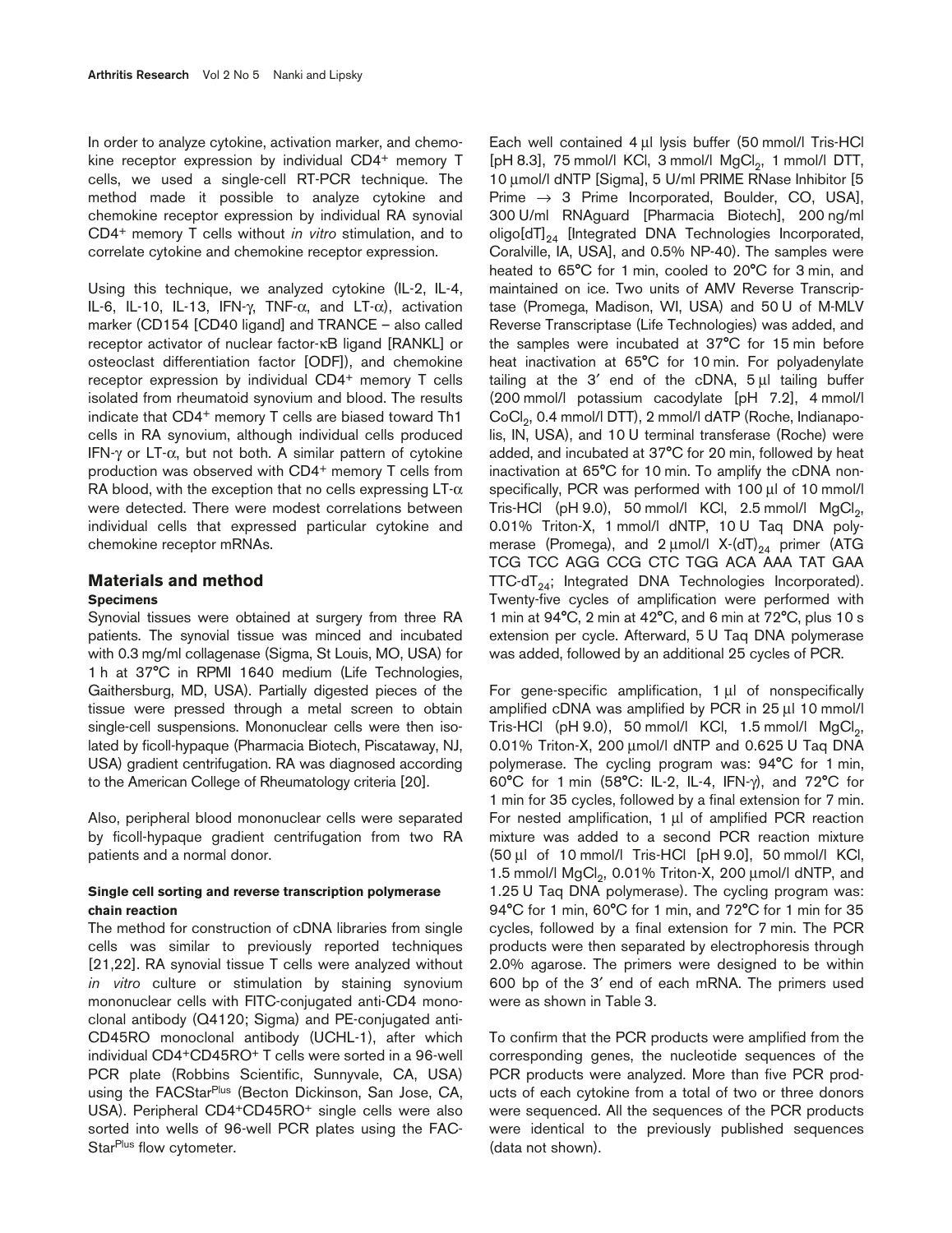To confirm that each well contained only one cell after sorting, TCR Vβ mRNA was analyzed by single-cell RT-PCR using Vβ family-specific primers. In the wells analyzed, only one TCR Vβ was detected (data not shown).

### **Statistical analyses**

To analyze correlations between cytokines and chemokine receptor expressions, and to compare frequencies of chemokine receptor-expressing cells between different Tcell subsets, Fisher's exact probability test was used.

### **Results**

### **Cytokine and activation marker expression by individual rheumatoid synovial tissue CD4+ memory T cells**

Cytokine and activation marker expressions by individual CD4+CD45RO+ T cells from RA synovial tissues were analyzed by employing a single-cell RT-PCR method. Expressions of mRNAs were analyzed in 152 individual synovial tissue CD4+CD45RO+ T cells sorted from three RA patients in which TCR Cβ mRNA was detected. Cytokine and activation marker expressions by 50 synovial tissue CD4+CD45RO+ T cells (RA1) are shown in Fig. 1.

Frequencies of CD4+ memory T cells that expressed cytokine and activation marker mRNA in RA synovium are shown in Table 1. IL-2, IL-4, and IL-6 were not expressed by the synovial tissue CD4+CD45RO+ T cells, whereas 2–20% of cells expressed the other mRNAs.

### **Correlation of the expression of cytokines by rheumatoid synovial tissue CD4+ memory T cells**

Few correlations between cytokine and activation marker mRNAs were observed. Notably, no cells contained mRNAs for both IFN-γ and LT-α, cytokines that are thought to define the Th1 phenotype [9]. However, the frequency of TRANCE-positive cells in IL-10-positive cells was significantly higher than that in IL-10-negative cells (Table 2). Moreover, the frequency of TRANCE-positive cells in  $TNF-\alpha$ -positive cells was also significantly higher than that in TNF- $\alpha$ -negative cells.

## **Correlation of cytokine and chemokine receptor expression by RA synovial tissue CD4+ memory T cells**

Varying percentages of CD4+ memory T cells expressed CC and CXC chemokine receptors as shown in Tables 4 and 5. Thus, for example, 21% of RA synovial CD4+ memory T cells expressed CCR5, 39% CCRb, and 19% CCR7 mRNAs, whereas 16% expressed CXCR3 and 76% expressed CXCR4 mRNAs. The frequency of CCR5-positive cells in IFN-γ-positive cells was significantly higher than that in IFN-γ-negative cells (Table 4), whereas the frequency of CCR6-positive cells in LT-αpositive cells was significantly higher than that in  $LT-\alpha$ negative cells, and the frequency of CCR7-positive cells in IL-10-positive cells was significantly higher than that in IL-10-negative cells. Furthermore, the frequency of

### **Table 3**

#### **Primers used for PCR amplification**

|                  | Cytokine/chemokine receptor<br>Primer                                                                                           |
|------------------|---------------------------------------------------------------------------------------------------------------------------------|
| $IL-2$           | 5'-TAC AAG AAT CCC AAA CTC ACC AGG A                                                                                            |
| $IL-4$           | 3'-GTC AGT GTT GAG ATG ATG CTT TGA CA<br>3' (nested)-TGG TTG CTG TCT CAT CAG CAT ATT CA<br>5'-CTT TGC TGC CTC CAA GAA CAC AAC T |
|                  | 3'-TCT CAT GAT CGT CTT TAG CCT TTC CA<br>3' (nested)-TCC TTC ACA GGA CAG GAA TTC AAG C                                          |
| IL-6             | 5'-GTT CCT GCA GAA AAA GGC AAA G<br>3'-CTG AGG TGC CCA TGC TAC ATT T<br>5' (nested)-CTA GAT GCA ATA ACC ACC CCT GA              |
| $IL-10$          | 5'-TTA GGA AGA GAA ACC AGG GAG CC<br>3'-GCT GGC CAC AGC TTT CAA GAA T<br>5' (nested)-CAG GGA GCC CCT TTG ATG ATT A              |
| IL-13            | 5'-ACC CAG GGA TGA CAT GTC CCT A<br>3'-CCC AAC GGT GAC AAA CAC ACT C<br>3' (nested)-AAG AAG TGT GCC TGA GCT GCT GT              |
| IFN- $\gamma$    | 5'-AAG GCT TTA TCT CAG GGG CCA ACT<br>3'-TGG AAG CAC CAG GCA TGA AAT CTC<br>5' (nested)-CAA GAT CCC ATG GGT TGT GTG TTT         |
| TNF- $\alpha$    | 5'-GGC TCA GAC ATG TTT TCC GTG A<br>3'-CTC AGC AAT GAG TGA CAG TTG G<br>5' (nested)-CAA TAG GCT GTT CCC ATG TAG CC              |
| $LT-\alpha$      | 5'-CCT GAA CCA TCC CTG ATG TCT G<br>3'-AAA TAG TCC CCT CCC TGC CTC T<br>3' (nested)-TCT AGT CAT CCC CCA AGC TCC TC              |
| CD154            | 5'-AGT CAG GCC GTT GCT AGT CAG T<br>3'-GGA AAC AAT GGA GAC TGC AGG TA<br>3' (nested)-TAA TGA GGA GTG GGC AGG CTC AG             |
| <b>TRANCE</b>    | 5'-GAA AAC TTG CAG CTA AGG AGG GG<br>3'-GGT GGC CAA CAT CCT GCT TAT T<br>3' (nested)-CCT GCT TAT TAT TCA AGG CAT CC             |
| CCR1             | 5'-GAT TTG GGC TCT TGG AAT CCT G<br>3'-GTG CTT AGC CCA CTC CCT GAA T<br>3' (nested)-AGG GCT TTC TTA GTT CCA CTG CC              |
| CCR <sub>2</sub> | 5'-TGG GAG TTT TGG TGG AGT CCG AT<br>3'-GGG GGA TGT GGC CTA AGA AGC AT<br>3' (nested)-GCC TAA GAA GCA TCT GAA CAA TGG           |
| CCR <sub>3</sub> | 5'-CTA AGG TCA TTA CCA CAG GCC AGG<br>3'-AGC AGG GAA AGA ACT AGG CAC ATT<br>5' (nested)-GCA GCG TAC TCA TCA TCA ACC C           |
| CCR <sub>5</sub> | 5'-CTC AGG GAA TGA AGG TGT CAG A<br>3'-TGC TAC TGT TGC ACT CTC CAC AAC T<br>5' (nested)-AGC CTC TGA ATA TGA ACG GTG AGC         |
| CCR <sub>6</sub> | 5'-CAT GGA ACT CAT GTT TTT AAA GGG C<br>3'-CCA TGC CTA GCC CAT GAC AGT A<br>3' (nested)-CCC ATG ACA GTA CCT TCC TAA CA          |
| CCR7             | 5'-AGC ACA CTC ATC CCC TCA CTT G<br>3'-AGC CAA GAG CTG AGT GCA TGT C<br>3' (nested)-GAG TGC ATG TCA TCC CCA CTC T               |
| CXCR1            | 5'-CAG ATC TAT GCC ACA AGA ACC CC<br>3'-CTT TCT AGG GAT GCT GAT GCT GC<br>3' (nested)-CTG ATG CTG CAC GCC AGC CTG GA            |
| CXCR2            | 5'-ATT ACC AGG GAC TGA GGG GAG GG<br>3'-GTG GCA TTA AGT CAC ATT GCG G<br>3' (nested)-GTC ACA TTG CGG TAC AAC TAT CAC            |
| CXCR3            | 5'-CAC TGC CCT TCT CAT TTG GAA ACT<br>3'-GCA AAT ATA GAG GTC TTG GGG AC<br>5' (nested)-AGT ACA AGG CAT GGC GTA GAG GG           |
| CXCR4            | 5'-GGA CCT GTG GCC AAG TTC TTA GTT<br>3'-ACT GTA GGT GCT GAA ATC AAC CCA<br>3' (nested)-CAG CTG GGG ATC ATT TCT AGC TTT         |
| CXCR5            | 5'-CAG GAC AAC GAG AAA GCC CTA AG<br>3'-GGT CTC TGT GCT GCC TGT ACT GT<br>5' (nested)-GTA TCT CCT CGC AAG CTG GGT AA            |
| TCR $C\beta$     | 5'-TCA AGT CCA GTT CTA CGG GCT C<br>3'-TCA TAG AGG ATG GTG GCA GAC A<br>5' (nested)-CTC TCG GAG AAT GAC GAG TGG AC              |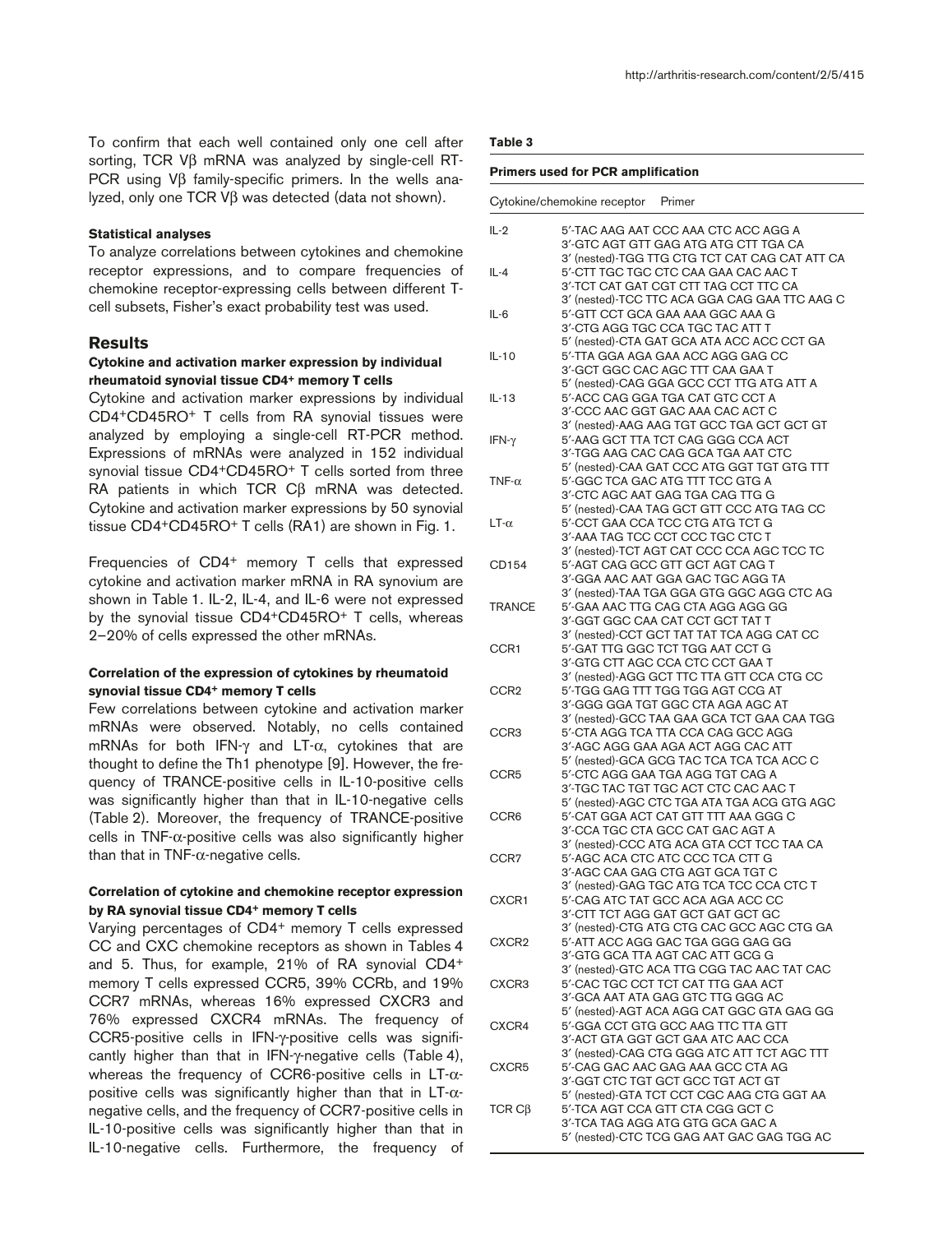



Cytokine and activation marker expressions by CD4+CD45RO+ T cells from RA synovial tissue (RA1). RA synovial tissue CD4+CD45RO+ T cells were sorted, and cytokine and activation marker expressions were immediately determined in the TCR Cβ (TCRBC) mRNA-positive wells employing single-cell RT-PCR. Amplified PCR products were separated by electrophoresis through 2.0% agarose. As negative controls, one well that did not contain a cell (C1) and one well that was not prepared with reverse transcriptase (C2) were analyzed.

CXCR4-positive cells in TRANCE-positive cells was significantly higher than that in TRANCE-negative cells (Table 5).

### **Cytokine and activation marker expression by peripheral blood CD4+ memory T cells from RA patients and a normal donor**

Expressions of cytokine and activation marker mRNAs was also analyzed in 48 individual peripheral blood CD4+CD45RO+ T cells sorted from two RA patients and in 33 individual peripheral blood CD4+CD45RO+ T cells sorted from a normal donor. Frequencies of CD4<sup>+</sup> memory T cells that expressed cytokine and activation marker mRNA are shown in Table 6. IL-2, IL-4, IL-6, and LT-α were not expressed by the RA peripheral blood CD4+CD45RO+ T cells, whereas 4–17% of cells expressed the other markers. The most striking difference between RA synovial tissue and peripheral blood CD4<sup>+</sup> memory T cells was the presence of  $LT-\alpha$  expression in the former, but not in the latter. IFN-γ and TNF-α were not expressed by normal peripheral blood CD4+ memory T cells, although they were expressed by RA peripheral blood CD4+ memory T cells.

Variable frequencies of RA peripheral CD4+ memory T cells expressed chemokine receptor mRNAs. Except for significantly decreased expressions of CCR5 and CXCR4, there were no differences between chemokine receptor expressions by synovial tissue and peripheral blood CD4+ memory T cells. In peripheral blood CD4+ memory T cells, there was a significant correlation between IFN-γ and IL-10 expressions, and IFN-γ and CCR6 expressions (*P* < 0.05; Table 7). In addition, CD154 and CXCR3 expressions correlated ( $P$ < 0.005). No other correlations were detected (data not shown).

#### **Table 4**

|                   |        |                  |                  |                  |                  | CONTENTION OF CALING AND CONTENTIONING TECTOR CAPTERS ION IN THE INDIVIDUAL AM SYNOVIAL USSUE CD'T THEINOLY I CENS |       |
|-------------------|--------|------------------|------------------|------------------|------------------|--------------------------------------------------------------------------------------------------------------------|-------|
|                   | CCR1   | CCR <sub>2</sub> | CCR <sub>3</sub> | CCR <sub>5</sub> | CCR <sub>6</sub> | CCR7                                                                                                               | Total |
| $IL-10 (+)$       | 2(13)  | 1(6)             | 2(13)            | 4(25)            | 8(50)            | $7(44)$ *                                                                                                          | 16    |
| $IL-10(-)$        | 15(11) | 7(5)             | 5(4)             | 28(21)           | 51 (38)          | 22(16)                                                                                                             | 136   |
| $IL-13 (+)$       | 0(0)   | 0(0)             | 0(0)             | 1(20)            | 3(60)            | 2(40)                                                                                                              | 5     |
| $IL-13(-)$        | 17(12) | 8(5)             | 7(5)             | 31(21)           | 56 (38)          | 27(18)                                                                                                             | 147   |
| IFN- $\gamma$ (+) | 0(0)   | 3(17)            | 1(6)             | $8(44)^*$        | 9(50)            | 4(22)                                                                                                              | 18    |
| IFN- $\gamma$ (-) | 17(13) | 5(4)             | 6(4)             | 24 (18)          | 50 (37)          | 25 (19)                                                                                                            | 134   |
| TNF- $\alpha$ (+) | 0(0)   | 0(0)             | 0(0)             | 0(0)             | 0(0)             | 0(0)                                                                                                               | 3     |
| TNF- $\alpha$ (-) | 17(11) | 8(5)             | 7(5)             | 32(21)           | 59 (40)          | 29 (19)                                                                                                            | 149   |
| LT- $\alpha$ (+)  | 0(0)   | 1(9)             | 0(0)             | 1(9)             | $8(73)*$         | 4(36)                                                                                                              | 11    |
| LT- $\alpha$ (-)  | 17(12) | 7(5)             | 7(5)             | 31(22)           | 51 (46)          | 25(18)                                                                                                             | 141   |
| $CD154 (+)$       | 3(10)  | 4(13)            | 1(3)             | 6(19)            | 14 (45)          | 9(29)                                                                                                              | 31    |
| $CD154 (-)$       | 14(12) | 4(4)             | 6(5)             | 26(21)           | 45 (37)          | 20(17)                                                                                                             | 121   |
| TRANCE (+)        | 1(8)   | 1(8)             | 2(17)            | 3(25)            | 6(50)            | 4 (33)                                                                                                             | 12    |
| TRANCE $(-)$      | 16(11) | 7(5)             | 5(4)             | 29(21)           | 53 (38)          | 25(18)                                                                                                             | 140   |

**Correlation of cytokine and CC chemokine receptor expression in 152 individual RA synovial tissue CD4+ memory T cells**

Values are expressed as number (percentage) of cytokine-positive cells. \**P* < 0.05.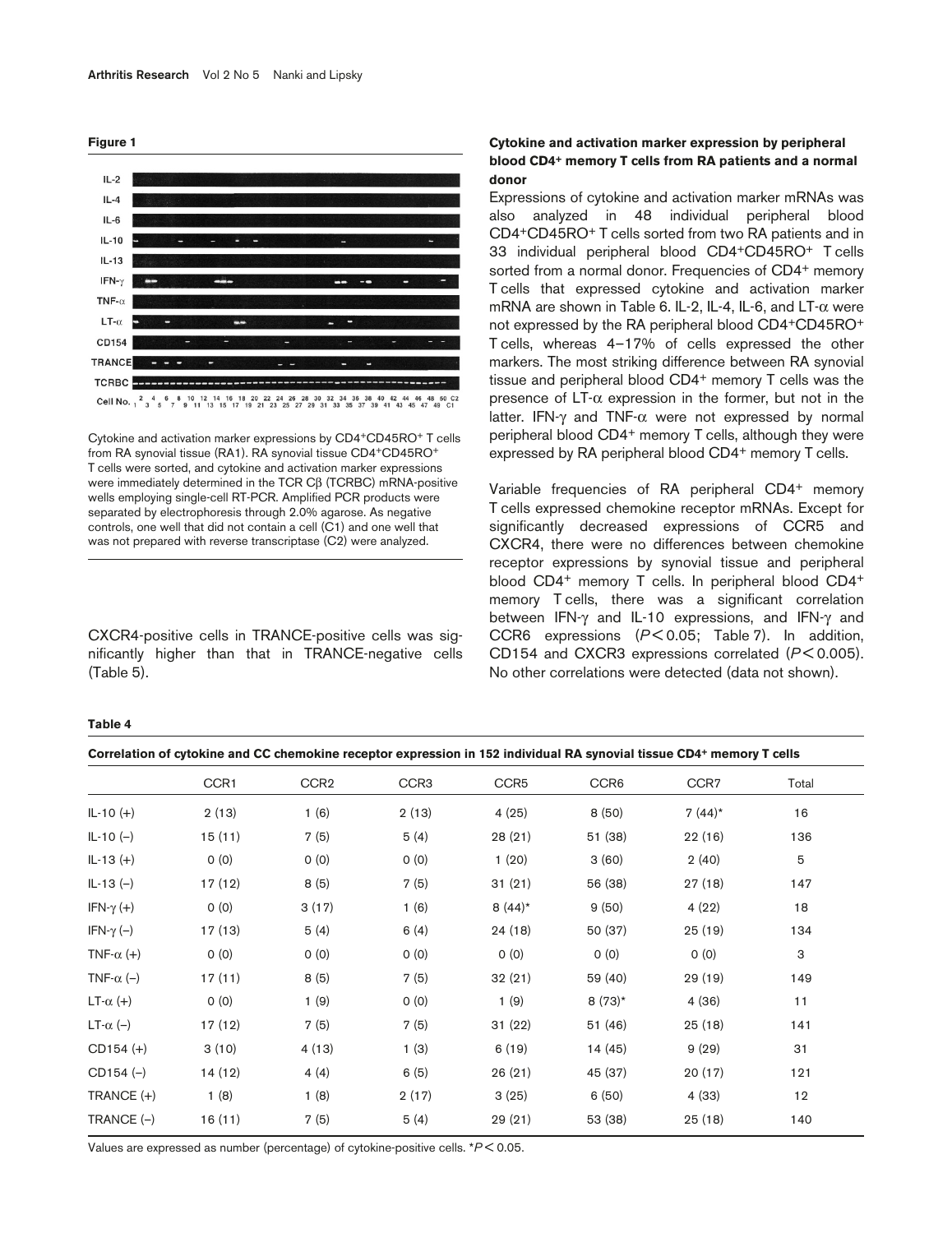**Table 5**

**Correlation of cytokine and CXC chemokine receptor expression in 152 individual RA synovial tissue CD4+ memory T cells**

|                   | CXCR1 | CXCR <sub>2</sub> | CXCR <sub>3</sub> | CXCR4       | CXCR <sub>5</sub> | Total |
|-------------------|-------|-------------------|-------------------|-------------|-------------------|-------|
| $IL-10 (+)$       | 1(7)  | 1(7)              | 2(13)             | 13(81)      | 2(13)             | 16    |
| $IL-10(-)$        | 9(7)  | 12(9)             | 23(17)            | 103 (76)    | 14(10)            | 136   |
| $IL-13 (+)$       | 0(0)  | 0(0)              | 1(20)             | 5(100)      | 0(0)              | 5     |
| $IL-13(-)$        | 10(7) | 13(9)             | 24 (16)           | 111 (76)    | 16(11)            | 147   |
| IFN- $\gamma$ (+) | 3(17) | 2(11)             | 4(22)             | 15 (83)     | 2(11)             | 18    |
| IFN- $\gamma$ (-) | 7(5)  | 11(8)             | 21(16)            | 101 (75)    | 14(10)            | 134   |
| TNF- $\alpha$ (+) | 0(0)  | 0(0)              | 0(0)              | 3(100)      | 0(0)              | 3     |
| TNF- $\alpha$ (-) | 10(7) | 13(9)             | 25(17)            | 113 (76)    | 16(11)            | 149   |
| $LT-\alpha (+)$   | 1(9)  | 0(0)              | 2(18)             | 10(91)      | 2(18)             | 11    |
| $LT-\alpha$ (-)   | 9(6)  | 13(9)             | 23(16)            | 106 (75)    | 14(10)            | 141   |
| $CD154 (+)$       | 3(10) | 2(6)              | 5(16)             | 27 (87)     | 6(19)             | 31    |
| $CD154 (-)$       | 7(6)  | 11(9)             | 20(17)            | 89 (74)     | 10(8)             | 121   |
| TRANCE $(+)$      | 1(8)  | 1(8)              | 2(17)             | $12(100)^*$ | 2(17)             | 12    |
| TRANCE $(-)$      | 9(6)  | 12(9)             | 23(16)            | 104(74)     | 14(10)            | 140   |

Values are expressed as number (percentage) of cytokine-positive cells. \**P* < 0.05.

#### **Table 6**

#### **Frequencies of cytokine and activation marker expression by CD4+CD45RO+ T cells in peripheral blood of RA patients and a normal donor**

|                  | $IL-2$ | $IL - 4$ | $IL-6$ | $IL-10$ | $IL-13$ | IFN- $\gamma$ | TNF- $\alpha$ | $LT-\alpha$ | CD154 | <b>TRANCE</b> |
|------------------|--------|----------|--------|---------|---------|---------------|---------------|-------------|-------|---------------|
| <b>RA</b>        |        |          |        |         |         |               |               |             |       |               |
| RA3 $(n = 24)$   | O(0)   | 0(0)     | O(0)   | 3(13)   | 0(0)    | 3(13)         | 2(8)          | 0(0)        | 4(17) | 3(13)         |
| RA4 $(n = 24)$   | O(0)   | O(0)     | 0(0)   | 3(13)   | 2(8)    | 2(8)          | 2(8)          | 0(0)        | 4(17) | 2(8)          |
| Total $(n = 48)$ | O(0)   | 0(0)     | O(0)   | 6(13)   | 2(4)    | 5(10)         | 4(8)          | 0(0)        | 8(17) | 5(10)         |
| Normal donor     |        |          |        |         |         |               |               |             |       |               |
| Donor 1 $(n=33)$ | O(0)   | 0(0)     | O(0)   | 5(15)   | l (3)   | 0(0)          | 0(0)          | 0(0)        | 2(6)  | 2(6)          |

Values are expressed as number (percentage) of cytokine-positive cells in TCR Cβ-positive cells.

#### **Table 7**

#### **Correlation of cytokine and chemokine receptor expression in individual CD4+ memory T cells of RA peripheral blood**

|               | IFN- $\gamma$ | CD154                   |
|---------------|---------------|-------------------------|
| $IL-10 (+)$   | $3/3$ (100)*  |                         |
| $IL-10(-)$    | 2/45(4)       |                         |
| $CCR6 (+)$    | $4/13(31)$ *  |                         |
| $CCR6 (-)$    | 1/35(3)       |                         |
| $CXCR3 (+)$   |               | $4/6$ (67) <sup>+</sup> |
| $CXCR3$ $(-)$ |               | 4/42(10)                |

Values are expressed as IFN-γ or CD154 positive cells/cytokine or chemokine receptor positive or negative cells (percentage). \**P* < 0.05, †*P* < 0.005.

### **Discussion**

The present study employed single-cell PCR technology to analyze cytokine mRNA expressions by unstimulated RA synovial tissue CD4+ memory T cells immediately after isolation, without *in vitro* manipulation. The results are consistent with the Th1 nature of rheumatoid inflammation. These data showed that 6–22% of RA synovial CD4+ memory T cells produced IFN-γ mRNA. Previous studies [4–6] reported that 1–10% of RA synovial T cells expressed IFN-γ protein by immunohistologic analysis. Although there is some variation in the results obtained with the different methodologies, both results are consistent with the conclusion that there is a Th1 bias in RA [3,23]. It is noteworthy that no individual synovial CD4<sup>+</sup> memory T cells expressed both IFN- $\gamma$  and LT- $\alpha$  mRNA,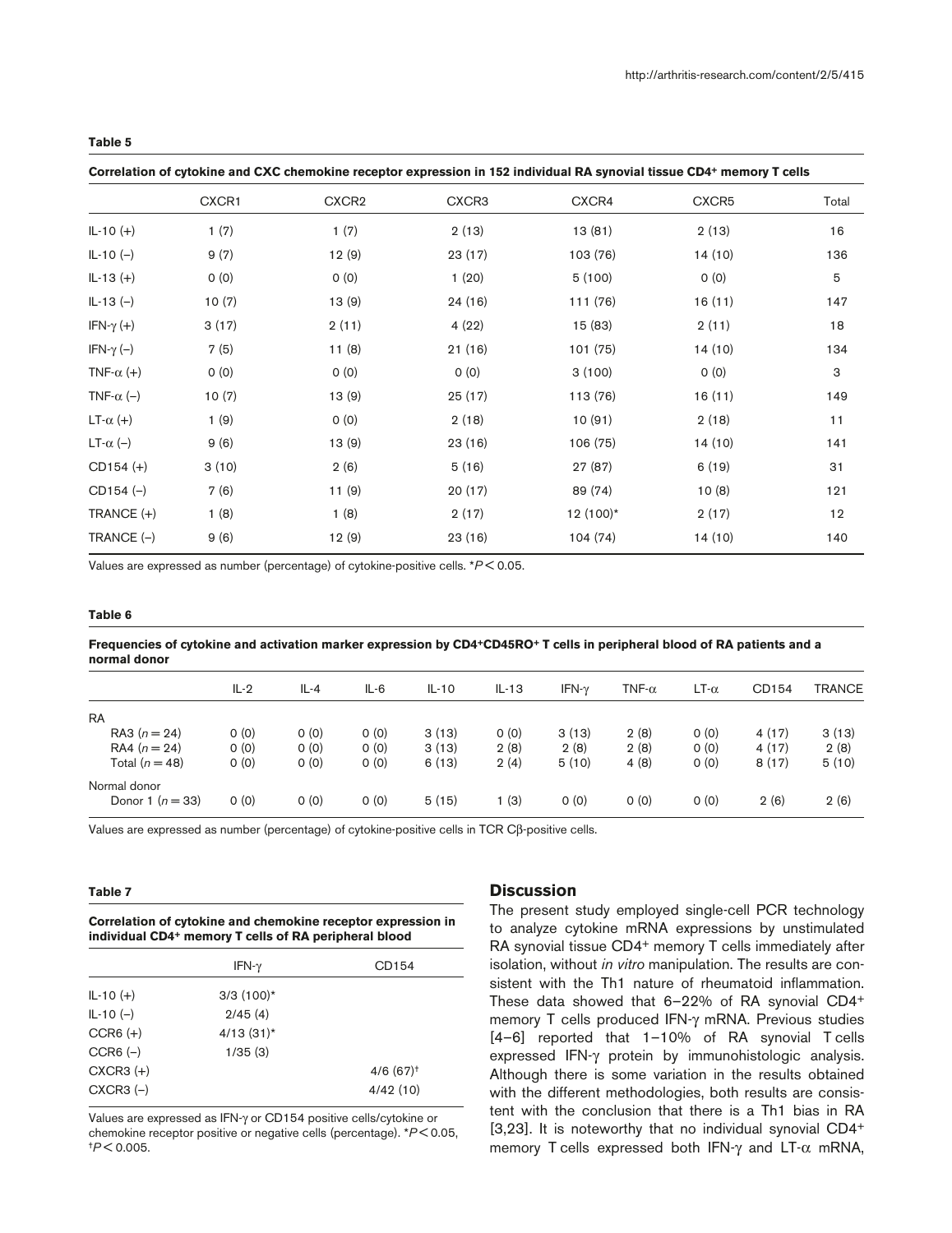even though these are the prototypic Th1 cytokines [9]. These results imply that, in the synovium, regulation of IFN-γ and LT-α must vary in individual cells, even though both Th1 cytokine mRNAs can be expressed.

The present data showed that CCR5 expression correlated with IFN- $\gamma$  but not with LT- $\alpha$  expression by synovial CD4+ memory T cells. It has been reported that CCR5 expression is upregulated in RA synovial fluid and synovial tissue T cells [10–12], and that CCR5 ∆32 deletion may have an influence on clinical manifestations of RA [13]. suggesting that CCR5 might play an important role in RA. Recently, it has been claimed [14,15] that CCR5 was preferentially expressed by Th1 cell lines. In the present study, however, CCR5 was not expressed by all IFN-γexpressing cells. Moreover, CCR5 expression did not correlate with expression of LT- $\alpha$  by RA synovial CD4<sup>+</sup> memory T cells, although it correlated with IFN-γ. Therefore, it is unclear whether CCR5 is a marker of Th1 cells in RA synovium.

Of RA synovial CD4+ T cells 6–14% expressed IL-10, and the expression correlated with CCR7 expression. It has been reported that approximately 1.5% of synovial T cells express IL-10 by immunohistochemistry [5], and that 4% of synovial CD4+ T cells have the potential to express IL-10 [3]. Recently, it was reported [16] that, in the blood, CCR7+CD4+ memory T cells express lymph-node homing receptors and lack immediate effector function, but efficiently stimulate dendritic cells. However, because 19% of RA tissue CD4<sup>+</sup> memory T cells expressed CCR7 and there was a correlation between IL-10 production and CCR7 expression, these cells may play a unique role in the synovium as opposed to in the blood. By producing IL-10, they may exert an immunoregulatory function. In addition, it is interesting to note that IL-10 expression also correlated with expression of TRANCE. Although it is possible that IL-10 produced by these cells inhibited T-cell activation in the synovium, TRANCE expressed by these same cells might function to activate dendritic cells and indirectly stimulate T cells, mediating inflammation in the synovium. These results imply that individual T cells in the synovium might have different, and sometimes opposite functional activities.

LT- $\alpha$  was expressed by 3-12% of the synovial CD4+ memory T cells, and the expression correlated with CCR6 expression, which is expressed by 39% of the synovial CD4<sup>+</sup> memory T cells. However, there were no LT- $\alpha$ expressing  $CD4^+$  T cells that also produced IFN- $\gamma$ , although synovial CD4+ memory T cells that produced each cytokine were found in abundance. It has been reported that CCR6 is expressed by resting peripheral memory T cells [17], whereas  $LT-\alpha$  expression is associated with the presence of lymphocytic aggregates in synovial tissue [7]. The correlation between the expression of these two markers therefore suggests the possibility that CCR6 might play a role in the development of aggregates of CD4+ T cells that are characteristically found in rheumatoid synovium.

TRANCE is known to be expressed by activated T cells, and can stimulate dendritic cells and osteoclasts [18]. Of note, TRANCE-mediated activation of osteoclasts has recently been shown [19] to play an important role in the damage to bone found in experimental models of inflammatory arthritis. Recently, the presence of TRANCE in rheumatoid synovium was reported [24,25]. It is therefore of interest that TRANCE was expressed by 3–16% of the RA synovial CD4<sup>+</sup> memory T cells. Of note, TRANCE expression correlated with IL-10, TNF-α, and CXCR4 expressions. Especially noteworthy was that 67% of TNFα-positive cells expressed TRANCE. In concert, TNF-α and TRANCE expressed by this subset of CD4+ memory T cells might make them particularly important in mediating the bony erosions that are characteristic of RA.

Interestingly, there was a correlation between expression of IFN-γ and IL-10 in RA peripheral blood CD4+ memory T cells. Production of IL-10 in humans differs from that in the mouse, in that IL-10 production does not appear to be restricted to Th2 cells [9]. As noted here, RA peripheral CD4+ T cells could express both IFN-γ and IL-10. In RA peripheral blood, CD154 expression correlated with CXCR3 by CD4<sup>+</sup> memory T cells. It has been claimed [15] that CXCR3 was preferentially expressed by *in vitro* generated Th1 cells. However, in the present study CXCR3 did not correlate with IFN-γ expression. Although IFN-γ and TNF-α mRNAs were expressed *in vivo* by peripheral blood CD4+ T cells from RA patients, LT-α mRNA was not detected, whereas IFN-γ, TNF- $\alpha$ , and LT- $\alpha$ were not detected from healthy donors. These findings indicate that RA peripheral blood CD4+ memory T cells are stimulated *in vivo*, but that they do not express  $LT-\alpha$ mRNA. Previous studies have documented the presence of IFN-γ and IL-10 mRNA in circulating T cells of RA patients [26,27]. The present studies indicate that the frequency of CD4+ memory T cells that express IFN-γ in the blood and synovium is comparable, although the percentages that secrete IFN-γ are not known. These results imply that activated CD4+ memory T cells migrate between blood and synovium, although the direction of the trafficking is unknown. The presence of  $LT-\alpha$  mRNA in synovium but not in blood indicates that CD4<sup>+</sup> memory cells are further activated in the synovium, and that these activated CD4+ memory T cells are retained in the synovium until LT-α mRNA decreases.

In conclusion, CD4+ memory T cells are biased toward Th1 cells in RA synovium and peripheral blood. In the synovium, IFN-γ and LT-α were produced by individual cells, whereas in the rheumatoid blood no LT-α-producing cells